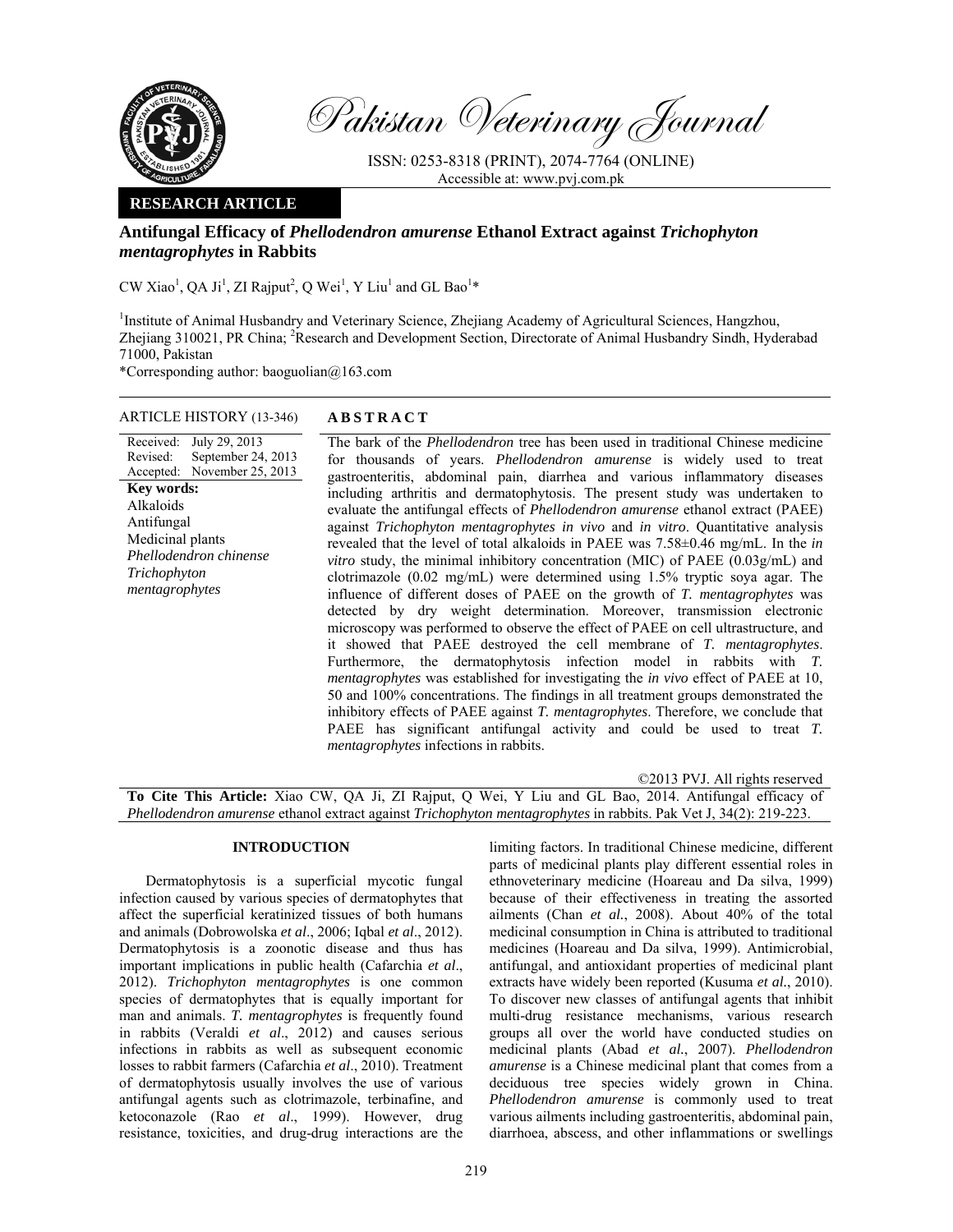(Cao *et al.*, 2004). However, the *in vivo* and *in vitro* inhibitory effect of the *Phellodendron amurense* ethanol extract (PAEE) against *T. mentagrophytes* has not yet been reported. Thus, this study aimed at exploring the *in vivo* and *in vitro* antifungal activity of the ethanol extract of the dried bark of *Phellodendron amurense* against *T. mentagrophytes* in rabbits.

### **MATERIALS AND METHODS**

**Extraction of PAEE:** Four kilograms of dried *Phellodendron amurense* were finely ground using an electric blender and was extracted under reflux for 2 h with 75% ethanol at 80°C three times. After filtration and centrifugation at 1700×*g* for 30 min, the combined solution was concentrated under reduced pressure with a rotary evaporator at 65°C until a residual volume of 2000 mL of PAEE was reached (2 g/mL). PAEE was filtered through a 0.45-µm membrane filter and stored at 4°C for further experimentation.

**Total alkaloid analysis of PAEE:** We determined the levels of total alkaloids in PAEE as described by Xu *et al.* (2010). The level of total alkaloids in PAEE was calculated according to the standard curve established against the different concentrations of the standard solution. The experiment was carried out in triplicate.

**Fungal organism:** The eumycete isolated from dermopathic rabbits was obtained from Shaoxing District, and the Institute of Internal Medicine. Chinese Academy of Medical Sciences confirmed the presence of the *T. mentagrophytes* strain.

*In-vitro* **antifungal assay:** The eumycete was grown on tryptic soya agar plates at 28°C for 4 days. The cultured material was collected by scraping the agar surface with a sterilized loop, and the material was shifted to a glass tube containing normal saline solution. The suspension was vortexed for 60s, and heavy particles were allowed to settle for 3-5 min. The densities of the suspension were adjusted spectrophotometrically to give primary inoculum of a final concentration of  $1.0 \times 10^6$  CFU/mL in the normal saline solution.

**Determination of the minimum inhibitory concentration (MIC):** The minimum inhibitory concentration (MIC) is defined as the lowest concentration of a compound required to inhibit visual growth. Slight modification to the agar-diffusion method (Alagarsamy *et al.,* 2013) was used to assess the MIC. In brief, the serial volumes of PAEE (0.0, 0.5, 1, 1.5, 2, 2.5, or 3 mL) were gently mixed with 100 mL of tryptic soya agar while the serial volumes of clotrimazole (0.0, 0.5, 1, 1.5, 2, 2.5, or 3 mg) were dissolved in 0.2 mL of dimethyl sulphoxide. The clotrimazole served as the positive control. These mixtures were then poured into various sterile petri dishes and allowed to solidify by incubation at 45°C for 15 min. The final concentrations of *Phellodendron amurense* or clotrimazole were 0.00, 0.01, 0.02, 0.03, 0.04, 0.05, and 0.06 g/mL or 0.00, 0.005, 0.01, 0.015, 0.02, 0.025, and 0.03 mg/mL. Following this,  $1.0 \times 10^6$  CFU/mL eumycete suspension was inoculated to petri dishes and incubated with 28°C with 60% humidity for 72 h. The MIC was taken as the lowest concentration of PAEE or clotrimazole required to inhibit growth of the fungus. Each experiment was carried out in duplicate.

**Growth curve by dry weight determination:** The time and concentration effect of PAEE and clotrimazole on *T. mentagrophytes* was determined through the method described by Alio *et al.* (2005). The eumycete culture (30000 cells/mL) diluted in 200 mL of tryptone soya broth was added in various conical flasks containing the known concentrations of PAEE  $(0.4, 0.8, 1.6, 2.0 \text{ g/mL})$  or clotrimazole (4.0  $\mu$ g/mL) and then incubated at 37°C under continuous shaking at 170 cycles/min for 72 h. The data were recorded at 12, 24, 36, 48, 60 and 72 h.

**Ultra-structural analysis by transmission electron microscopy (TEM):** Transmission electron microscopy was used to observe the effect of the extract on the cellular ultra-structure as previously described (Basma *et al.,* 2011) with little modification. Fifty milliliters of *T. mentagrophytes* cells  $(3 \times 10^5 \text{ CFU/mL})$  were treated with either 20 µL of distilled water or PAEE (0.8mg/mL) or clotrimazole (0.4µg/mL) for 16 h. Sections were observed with a JEM-1230 transmission electron microscope (JEOL Ltd., Japan).

**Experimental animals:** Thirty New Zealand white male rabbits aged 31 days, weighing 400-450 g, were purchased from the experimental animal centre at Zhejiang University, China. The Bioethics Committee of the Zhejiang Academy of Agricultural Sciences approved this experiment. The rabbits were divided into 5 groups consisting of 6 rabbits each. Three groups treated with PAEE were classified as PA group 1, PA group 2, and PA group 3. Two additional groups included the group not treated with PAEE i.e. the negative control (NC) group treated with distilled water or the positive control group (PC) treated with clotrimazole.

*In-vivo* **antifungal assay:** Dermatophytosis was induced in rabbits as described previously (Mikaeili *et al.,* 2011). Briefly, a  $6 \times 4$  cm area of skin was clipped from the middle of the backs of the test rabbits. A 1-mL suspension  $(1.0 \times 10^6 \text{ cells})$  of *T. mentagrophytes* was applied to the marked area using a sterile pipette tip, and the area was rubbed thoroughly for 3 consecutive days. Different concentrations of PAEE were applied to PA group 1, 2, and 3 at 10%, 50%, and 100%, respectively on day 4 and again each following day for upto 7 days. Clotrimazole or distilled water was applied topically on day 4 and again each following day for upto 7 days in the PC group and NC group (Table 1). The lesions were evaluated continuously from the post-infection day to the tenth day. Clinical evaluation was according to the methodology previously described (Ghannoum *et al.*, 2008). The scores data from each treatment group were compared. Efficacy was calculated according to the formula described by Mikaeili *et al.* (2011) as follows:

Percent efficacy =  $100-(T \times 100/C)$  where,

 $T =$  total score of treatment group and  $C =$  total score of untreated control.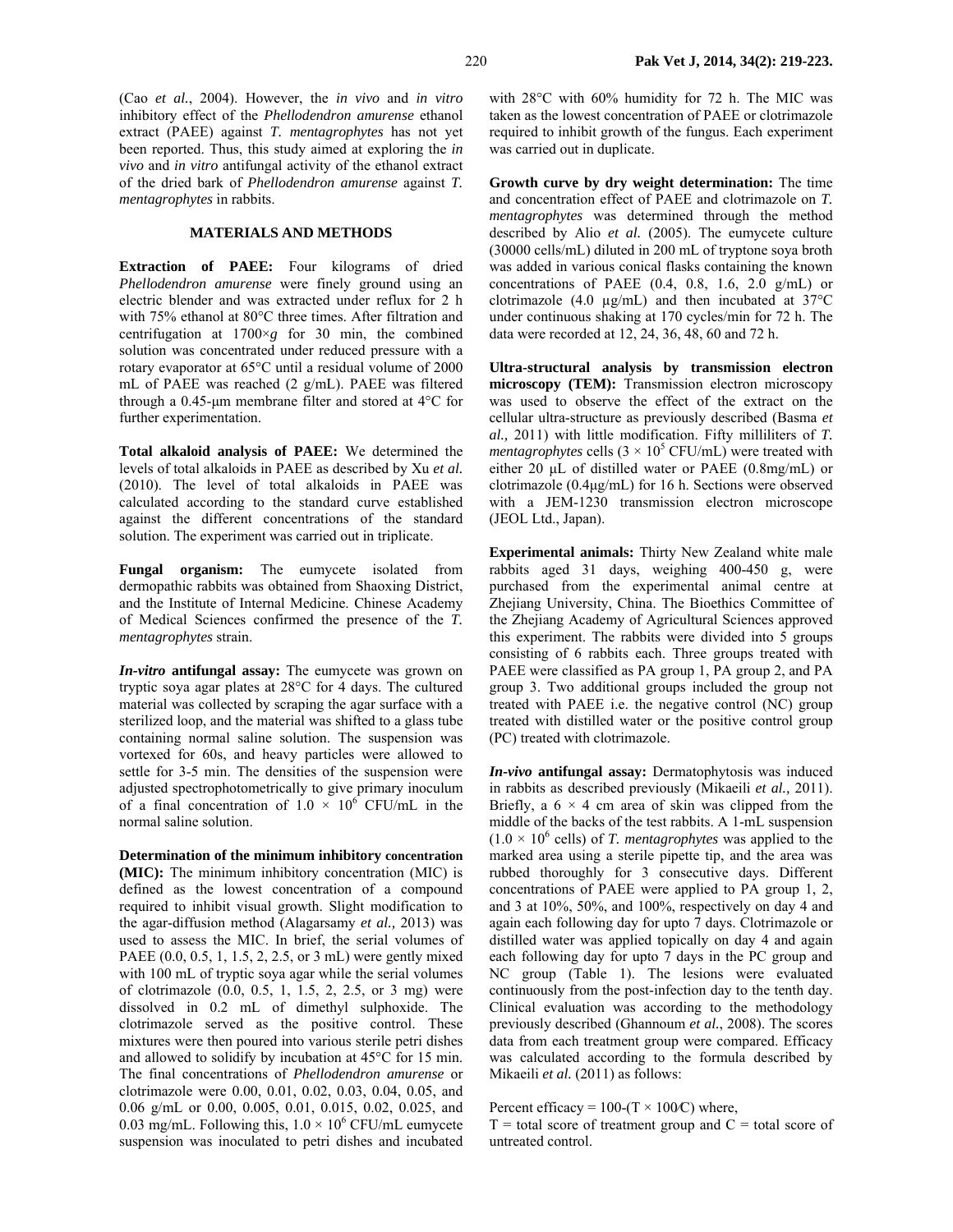| Group                 | No. of animals | Challenge (day) | Treatment       |         |                   |
|-----------------------|----------------|-----------------|-----------------|---------|-------------------|
|                       |                |                 | Application     | Day(s)  | Quantity (per ml) |
| PAI                   |                | . . 2. 3        | PAEE (10%)      | 4,5,6,7 | 0.2 g             |
| PA <sub>2</sub>       |                | I. 2. 3         | PAEE (50%)      | 4,5,6,7 | 1.0 g             |
| PA3                   |                | I. 2. 3         | PAEE (100)      | 4,5,6,7 | 2.0 g             |
| PC (Positive control) |                | I. 2. 3         | Clotrimazole    | 4,5,6,7 | 0.01 g            |
| NC (Negative control) |                | ، 2, 3          | Distilled water | 4,5,6,7 | ml                |



**Fig. 1:** The effect of PAEE on the growth of *Trichophyton mentagrophytes*. *Trichophyton mentagrophytes* were treated with PAEE (0.4, 0.8, 1.6, 2.0 g/mL) or clotrimazole (positive control, 4.0 µg/mL) or distilled water (negative control) subsequent for 72 h.

**Table 2:** Percent efficacy of all the treatment groups at the end of the experiment

| Group            | Percent efficacy |
|------------------|------------------|
| 10% PAEE         | 81.9             |
| <b>50% PAEE</b>  | 87.5             |
| <b>100% PAEE</b> | 86.I             |
| Clotrimazole     | 83.3             |

**Statistical analyses:** Comparison of mean values for the *in vivo* antifungal assessment was carried out using oneway analysis of variance and the Turkey HSD test. A P<0.05 was considered statistically significant. Data were expressed as mean±SD.

#### **RESULTS**

**Total alkaloids and MIC of PAEE or clotrimazole and Growth curve:** The levels of total alkaloids in PAEE was calculated according to the equation of the standard curve,  $Y = 0.0022X + 0.3314 (R^2 = 0.9494)$ . We found the levels of total alkaloids in PAEE to be 7.58±0.46 mg/mL.

The MICs were determined after 72 h. The MIC for PAEE and clotrimazole were 0.03g/mL and 0.02 mg/mL, respectively. The growth inhibition of *T. mentagrophytes*  according to different concentrations of PAEE and clotrimazole that started after 48 h is shown in Figure 1.

**Ultrastructure analysis:** In TEM observations, the picture of cell membrane and cell wall were clearly seen in normal *T. mentagrophytes* (Fig. 2 A). The cell membrane of *T. mentagrophytes* was disrupted by PAEE and clotrimazole (Fig. 2 B and C).

*In-vivo* **antifungal assay:** On day 4, no significant recovery was evident in any group; however, on day 5,

significant recovery of skin lesions was observed only in the PC group when compared with the NC group (P<0.05). The animals were further observed from day 6 to 10, and this revealed a significant recovery of skin lesions in all treatment groups (PA group 1, 2, 3, and the PC group) when compared with the NC group. The recovery of the lesions among the treatment groups on each day was also compared. No significant differences among all the treatment groups were recorded on days 4, 7, 8, 9, or 10. However, on days 5 and 6, a significant difference in PA group 3 and the PC group was recorded when compared with PA group 1 and PA group 2 (P<0.05) (Fig. 3). In the control group, the lesions were significantly high on day 5 compared with the first day of post negative treatment. The efficacy of PAEE in the treatment groups is shown in Table 2. Although there were no significant differences in the efficacy among all the treatment groups at the end of the experiment, the efficacy in PA group 2 (50% PAEE) was higher than that in the other groups.

#### **DISCUSSION**

Dermatophytes are pathogenic fungi that have the ability to invade a keratinized structure and infect the skin, hair, and nails of humans and animals. The genera *Trichophyton* is found in man and animals, and the specie *T. mentagrophytes* is zoonotic in nature. *T. mentagrophytes* is major cause of dermatophytosis in pets and rabbits. Drouot *et al.* (2009) isolated 38.1, 7.1, and 29.3% of the *T. mentagrophytes* complex from guinea pigs, dogs, and cats, respectively. *T. mentagrophytes* is the most common fungus identified in rabbits, and a considerable increase in human dermatophytosis,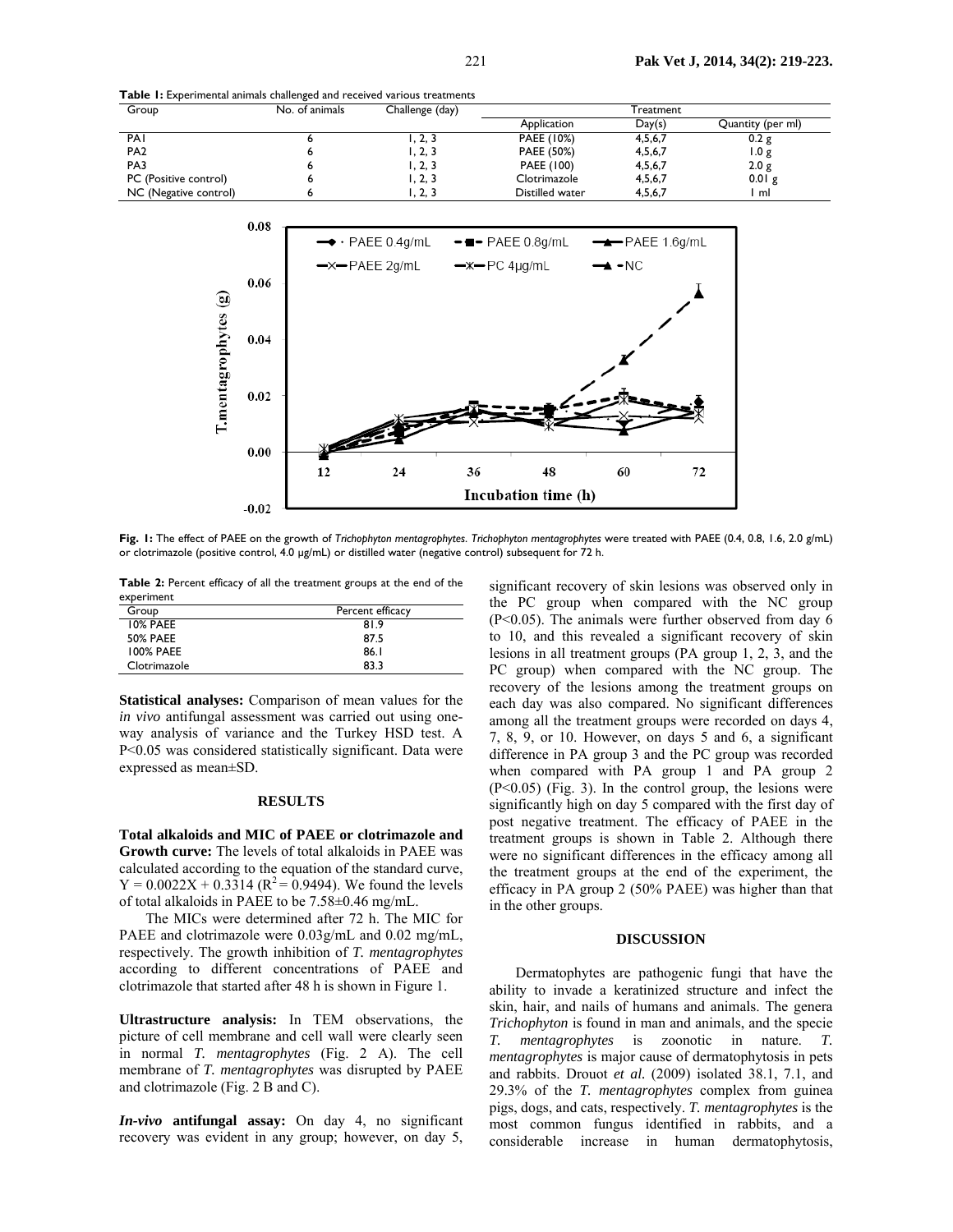

**Fig. 2:** Ultrastructure of *Trichophyton mentagrophytes* cell. *Trichophyton mentagrophytes* cells were treated with PAEE, and were observed by transmission electron microscopy. (A) Normal ultrastructure of *T. mentagrophytes* cell (negative control); (B) ultrastructure of *Trichophyton mentagrophytes* cell treated with PAEE; (C) ultrastructure of *Trichophyton mentagrophytes* cell treated with clotrimazole as the positive control. The cell membrane of *Trichophyton mentagrophytes* was seriously destroyed by PAEE or clotrimazole (arrows indicate destroyed cell membrane).



**Fig. 3:** Effect of ethanol extract of *Phellodendron amurense* (PAEE-10%, 50% or 100%), Clotrimazole (Positive control) or distilled water (Negative control).Significant differences are mentioned with different alphabets at the level of P<0.05 and P<0.01.

transmitted by rabbit, has been observed (Gallo *et al.*, 2005). Due to the zoonotic transmission of *T. mentagrophytes*, efforts toward effective treatment are necessary, and various parts of traditional medicinal plants were reported to be effective against dermatophytosis (Zhang *et al*., 2006).

*Phellodendron amurense* has been used in traditional Chinese medicine to treat inflammation and swelling (Cao *et al.*, 2004). Sanhuang liniment, a Chinese herbal medicine, contains *Phellodendron amurense* for use as an effective antifungal treatment. This medicine is used to treat skin pruritus, furuncle carbuncle, acute eczema, impetigo, and skin infections (Wu *et al.*, 2009). Tang *et al.* (2008) studied the inhibitory effects of the crude ethanol extract of the *Phellodendron* fruits and its 4 different polar fractions against 11 phytopathogenic fungi such as *Rhizoctonia cerealis* and *Rhizoctonia solani*. They found that both ethylacetate and n-butanol fractions showed stronger inhibitory effects on the fungi (Tang *et al.*, 2008). To our knowledge, the antifungal effect of PAEE against *T. mentagrophytes* in rabbits has not been studied thus far. The present study revealed the antifungal effect of PAEE against *T. mentagrophytes* in rabbits *in vivo* and *in vitro*. In addition, the MIC of PAEE was 0.03  $g/mL$  (1.5%), which is much lower than that of the aqueous extract (10%) previously reported (Qiu and Yu, 2007). This suggests that there are more active antifungal ingredients in PAEE than in the aqueous extract. Alum and gleditsia were reported to be the most effective antifungal agents against *T. mentagrophytes,* and their

Images before treatment Images after treatment  $(10<sup>th</sup>$  day)



(Tag. 6502) 10% PAEE





(Tag. 6562) 50%PAEE



(Tag. 6520) 100%PAEE



(Tag. 6570) Clotrimazole



(Tag. 6564) Distilled water

**Fig. 4:** Efficacy of PAEE or clotrimazole or distilled water against *T. mentagrophytes* in rabbits. The images were taken on Day 10.